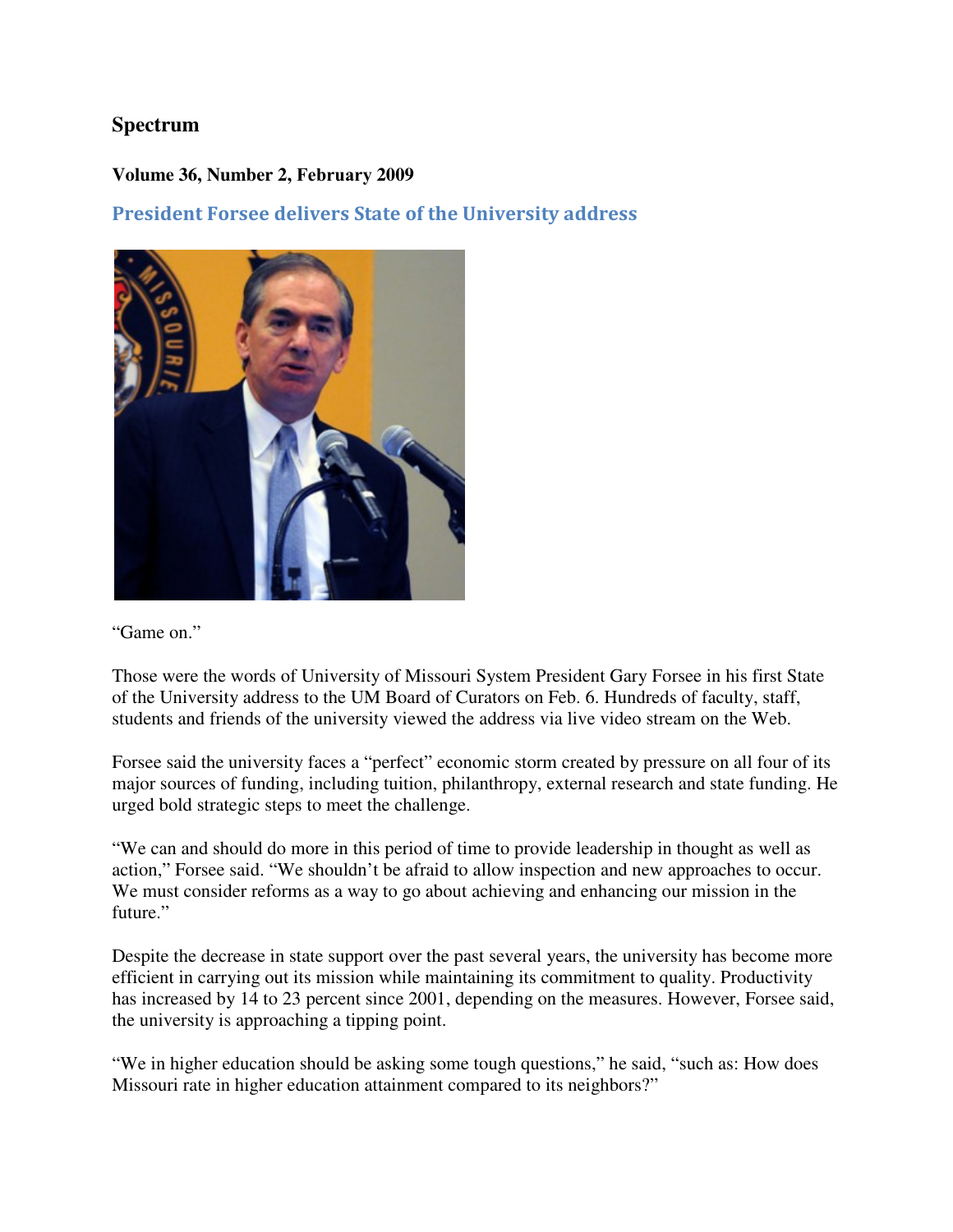Forsee cited statistics that suggest the state is, in fact, not faring well. Only three of Missouri's more than 100 counties have a highly educated population of 25 to 34 year olds. Moreover, higher education attendance in the state increased by only 5 percent over the last five years while Kansas saw an increase of almost 30 percent. Nationally, this places Missouri in the bottom third for increased higher education attendance. Missouri lags, too, in the New Economy Index, five key indicators of economic transformation. Those indicators are: knowledge jobs, globalization, economic dynamism, digital transformation and technological innovation.

"Speaking as a lifelong Missourian, these troubling facts represent to me a call to action for our state," Forsee said.

Forsee introduced five action steps he will pursue in 2009 to foster shared engagement by the system's four campuses, as well as by other higher education institutions in the state:

#### **1. Focus on "outside**‐**in"**

Forsee said higher education has a responsibility to prepare students for the kind of jobs that make up the backbone of the state's future economy. His proposal to focus on the "outside-in" calls for identifying the needs of major public and private employers in the state to see how the university can adjust its educational programs to better meet the needs of the marketplace.

He will appoint a task force to develop questions, identify major employers, conduct interviews and develop competencies for graduates based on the feedback received. Forsee will ask the task force to report its findings by Dec. 1, 2009.

### **2. Ensure the P-20 pipeline is strong, seamless**

The P-20 initiative, created in 2006 under Gov. Blunt's administration, strives to ensure the academic success of Missouri's students by strengthening the connections between the prekindergarten through higher education years (the "P-20 pipeline").

The University of Missouri and other public universities in the state are ready and willing to do more to support the state in achieving the goals of this initiative, Forsee said

Forsee will appoint a UM System task force to make specific recommendations for strengthening the university's participation in making the P-20 initiative a success. This task force will be asked to deliver recommendations to him by Dec. 1.

### **3. Audit performance**

Forsee announced plans to audit the university's performance on a regular basis to ensure it is achieving and surpassing its goals, referring to a recent article in the *St. Louis Post-Dispatch* that called for the higher education system to subject itself to a "broad, independent performance audit without delay."

The audit will look at the accountability measures outlined in the Strategic Directions document last fall, including graduation rates, administrative efficiency and faculty productivity.

The findings of the audit will be due to the president by December.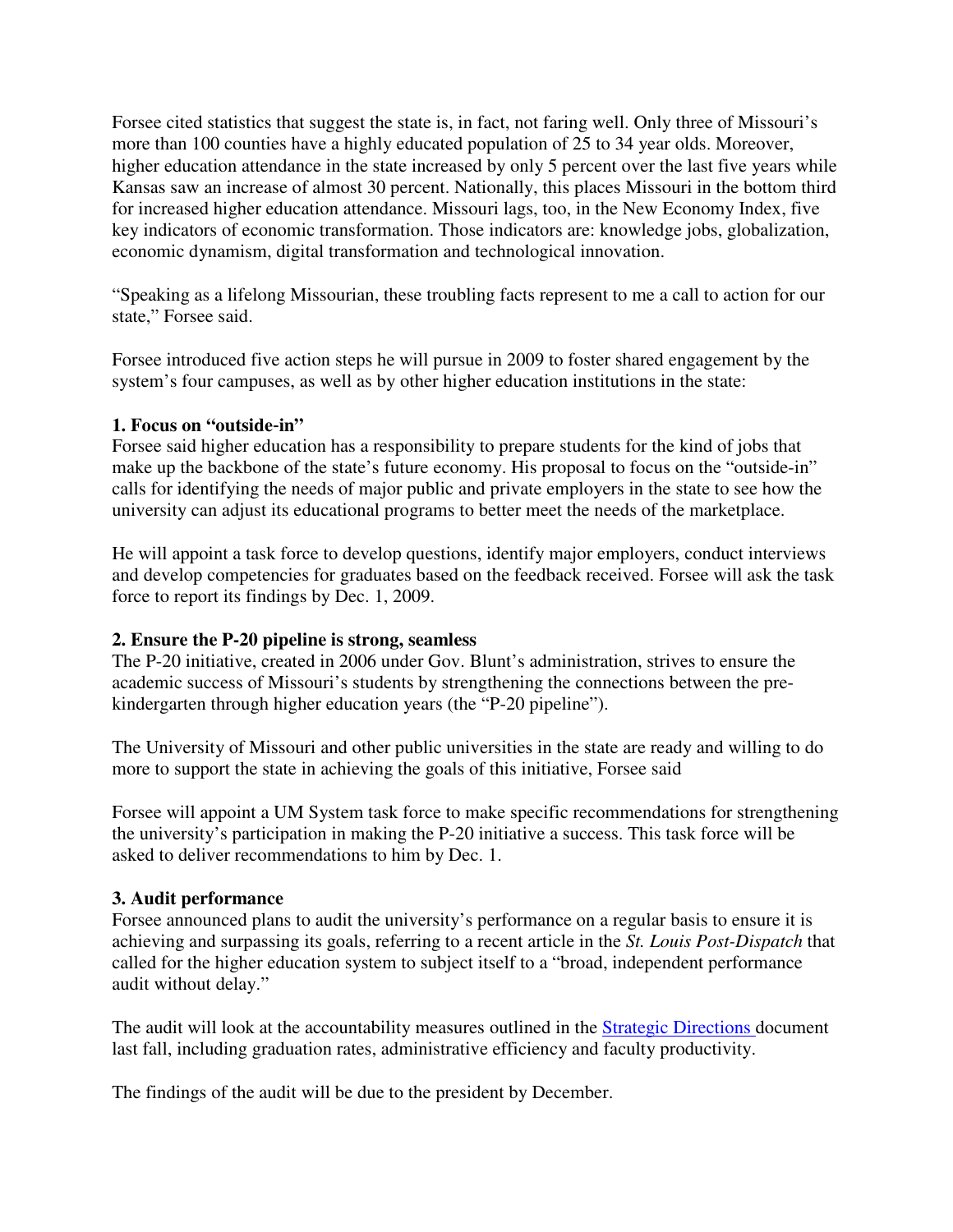#### **4. Increase licensing revenue**

Increasing revenue earned from technology transfer and licensing is key to the university's goal of driving economic activity in the state while fueling research and teaching efforts systemwide.

Forsee said the university's goal is to raise the annual licensing revenue from an estimated \$10 million in Fiscal Year 2009 to \$50 million by FY14. He acknowledged the goal is ambitious, but said the benefit of increased revenue to fund the university's teaching and research missions ought to be clear.

#### **5. Deploy shared service center concept**

Forsee said he will explore the advantages of adopting a shared service center concept over the next 5 years to achieve greater efficiencies and lower costs. By leveraging university resources across non-mission-critical or "back office" activities, such as purchasing, accounts receivable, information technology and network services, Forsee predicted the university could save as much as 20-30 percent over time.

He cited the success of the university's procurement office, which has saved the university \$31 million since the procurement function was reorganized in 2002.

Forsee stressed the importance of collaboration and cooperation, and invited the state's other public four-year intuitions and community colleges to participate in the "outside-in," P-20 and shared services center initiatives.

To view the slides that accompanied Forsee's speech, click here.

To listen to the audio of the address, click here.

To view a video of the address, click here.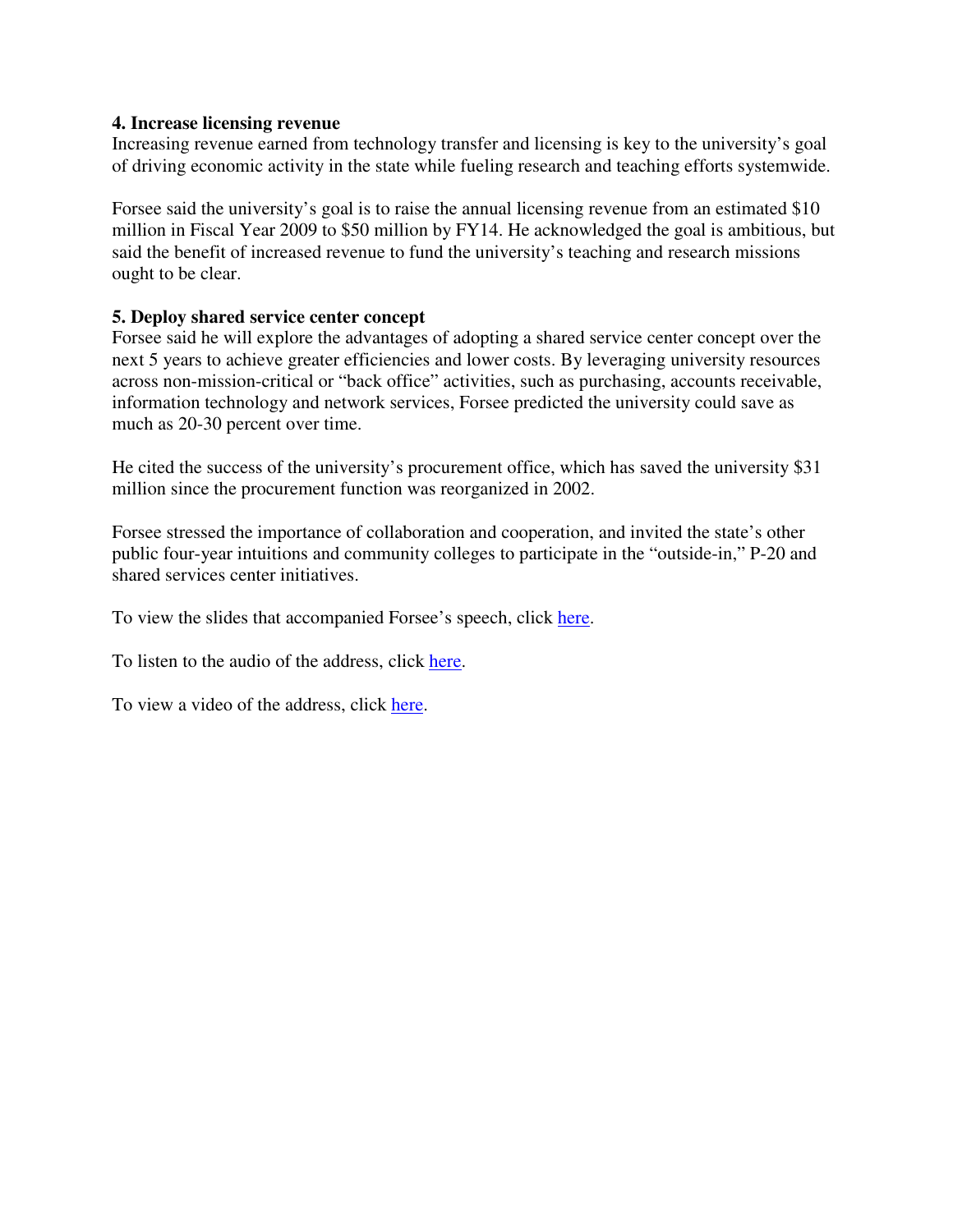### Benefits package update



Betsy Rodriguez, vice president of human resources

The University of Missouri Board of Curators approved a set of changes to employee benefits packages last week in the hopes that prudent action now will mitigate the effects of the national economic crisis.

In a memo to the university community, University of Missouri System President Gary Forsee wrote, "I know many of you are concerned about these changes, particularly the employee contribution to the pension plan. I appreciate your concern, but I believe you will understand the economic situation pressing upon us. We simply cannot afford for the university to take on the long-term liability required to keep the plan fully funded without your contribution."

University of Missouri System Vice President of Human Resources Betsy Rodriguez told *Mizzou Weekly* that colleges and universities nationwide have not been spared from the financial crisis.

"We have had huge reductions in our investment earnings," which help fund the retirement system, she said. "All our sources of revenue are under attack…We're preparing for what we don't know is around the corner."

Last fiscal year, the university contributed 7.98 percent of employee salary to the retirement fund, and is currently contributing 5.87 percent. The average employer contribution among UM's 15 peer institutions is slightly less than 10 percent. Thirteen of the 15 institutions require employee contributions, which average about 5 percent. The change for the University of Missouri will require employees to make contributions based on their salary equal to 1 percent of their salary up to \$50,000 in earnings per year, and for those who earn over \$50,000 per year, 2 percent on amounts earned in excess of \$50,000.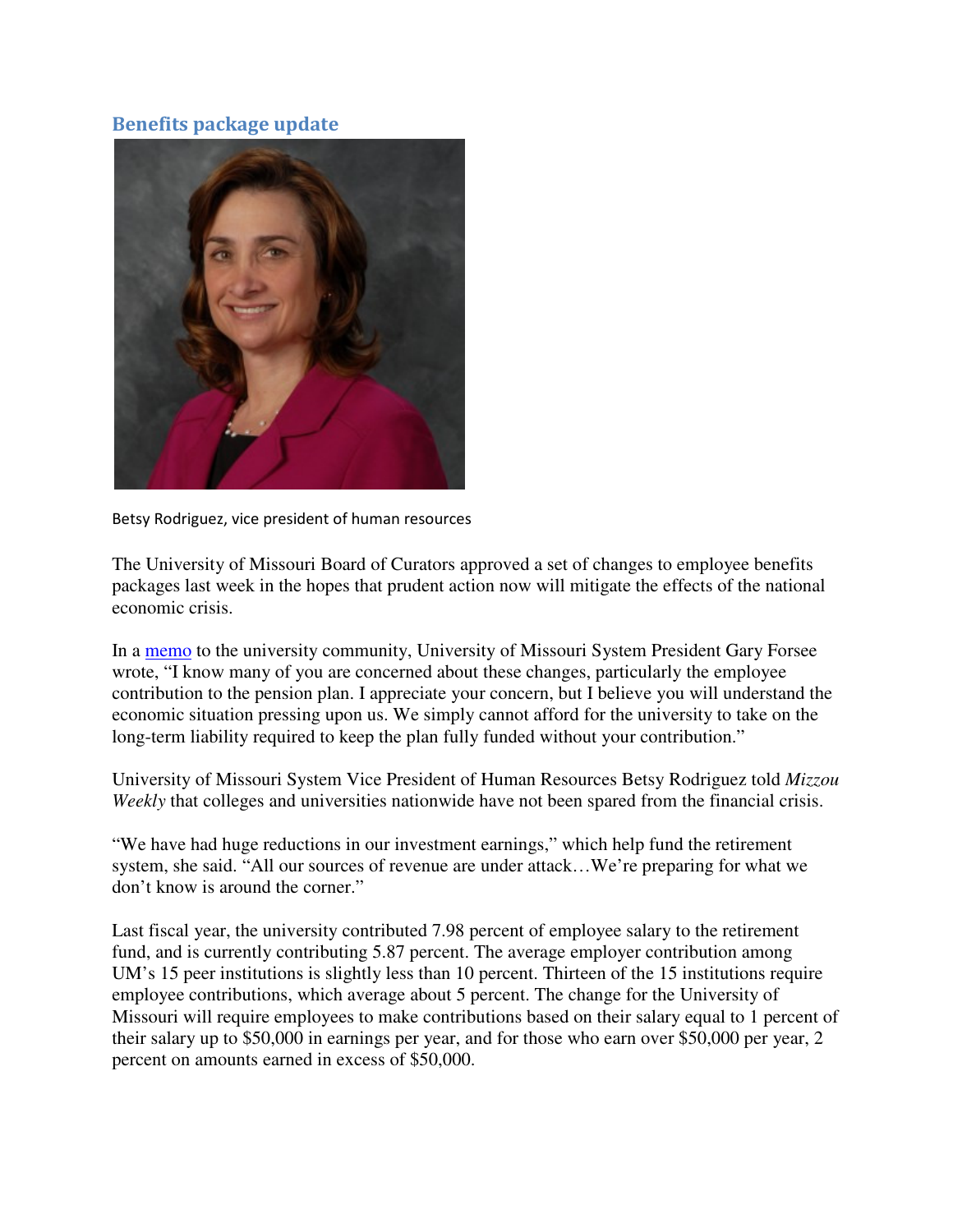According to a recent article in *The Chronicle of Higher Education*, many university plans now hold less than three-quarters of the money needed to pay benefits to retirees. Luckily, UM's plan is in much better shape. These changes are to ensure that the plan remains so.

Additionally, many universities have already enacted furloughs. For example, Clemson University in South Carolina has mandated employees take 5 days of unpaid leave during the 2008-2009 fiscal year. The University of Maryland System is also requiring up to five days unpaid leave for employees, and in one of the most severe cases, Arizona State University announced plans to require employees to take up to 15 days of unpaid leave and the elimination of more than 500 positions by June 30.

Forsee has said that furloughs are unlikely at the UM, and that he would institute furloughs only in an extreme situation. He encouraged employees and students to continue to exercise costsavings measures. More than 2,000 suggestions have been received and are under review systemwide.

Forsee is hosting town hall-style meetings at each of the four campuses and the system offices in February and March. These meetings will offer an opportunity for the university community to engage in an open dialog with the president and members of his senior staff.

For more information about the changes to employee compensation, listen to the podcast with Associate Vice President of Benefits Mike Paden here.

For additional information, read the University Pension Plan Changes "Frequently Asked Questions (FAQs)" here.

If you have any questions or concerns not addressed in the FAQ, please e-mail the benefits office at benefits@umsystem.edu.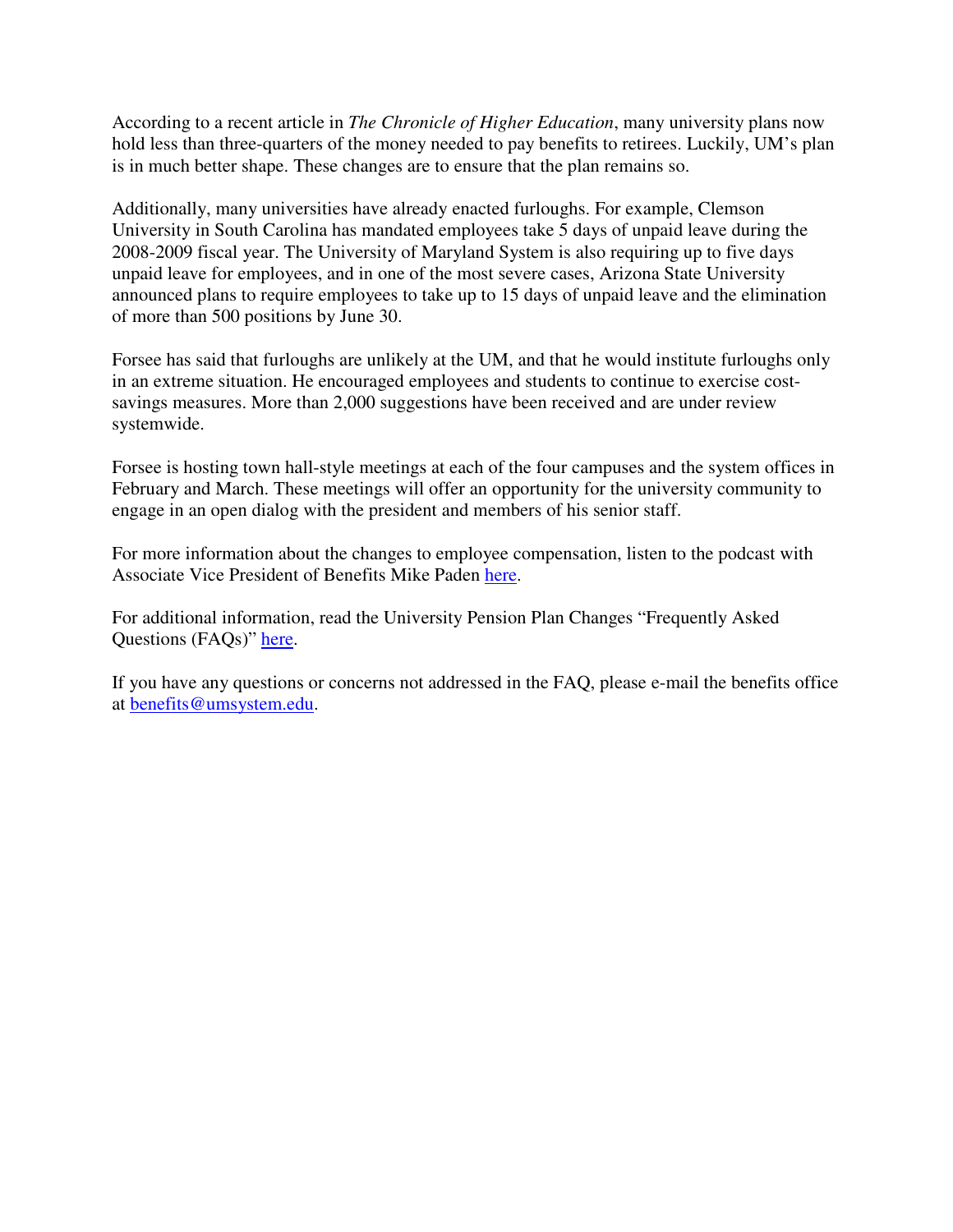# Missouri Energy Summit program schedule announced



The program schedule for The Missouri Energy Summit, April 22-23 in Columbia, is now available at the event's Web site www.missourisummits.com.

The Energy Summit, the first of its kind for the University of Missouri, will bring together world-class faculty and researchers, businesses, entrepreneurs, venture capitalists, and federal and state agencies to showcase cutting-edge research and development efforts in energy, alternative fuel sources, storage, infrastructure and other enabling technologies across the state.

The purpose of the summit, said University of Missouri System President Gary Forsee and summit chair Missouri University of Science and Technology Chancellor John Carney, is to highlight the successes of energy research in the state, as well as to guide and invest in its future.

The two-day event will feature keynote speaker T. Boone Pickens, as well as sessions led by the U.S. Nuclear Regulatory Commission Chairman the Honorable Dale Klein; AmerenUE Chairman, CEO and President Gary Rainwater, and other prominent members of the energy industry.

Also planned are exhibits, poster sessions, panel discussions and a reception. See the schedule for a complete list of events.

Registration for the event is open. Three options are available, including a complimentary registration for students. Please visit the registration page for more details.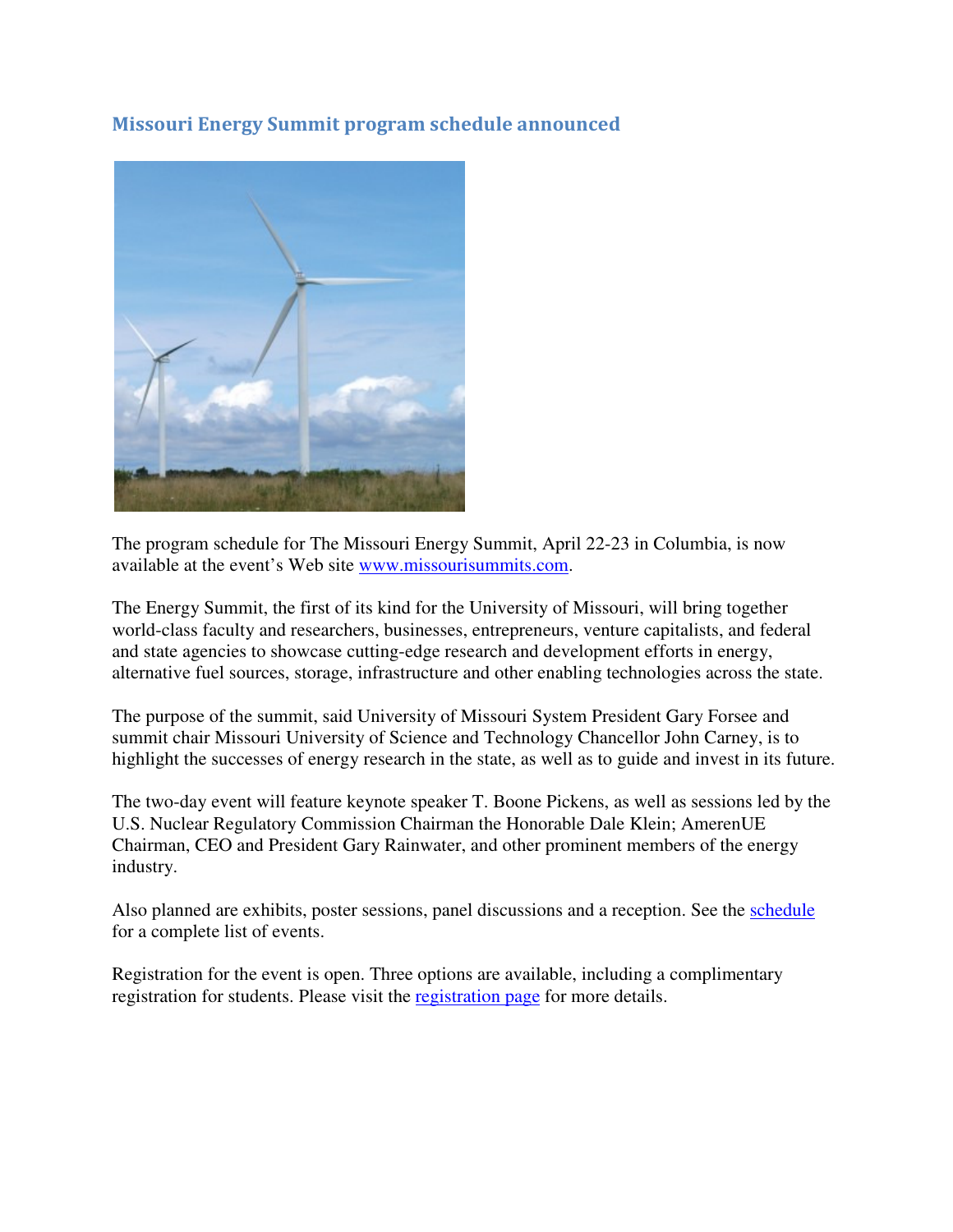## UM system Web site unveils new look for '09



If you've visited the UM system Web site in the past month, you may have noticed its updated, fresh look and new easy-to-navigate layout.

The redesign, which took about four months to complete, was led by the UM system Office of Strategic Communications.

"The University of Missouri System Web site is a key way we connect with our many constituencies–from faculty, staff and students to the general public, so we recognize the longterm value in this redesign," explained Jennifer Hollingshead, assistant director of strategic communications.

While the most obvious changes are the crisp, modern background, easy-to-read text and bright, rotating images, the real beauty of the new site is more than just cosmetic. New features allow the site to better highlight news, events and accomplishments of students, faculty and staff from all four campuses, health care and Extension. Employees also can more quickly find commonly accessed information such as staff manuals and benefits information.

"We put a big emphasis on making content easier to find," said Hollingshead, who also pointed to the site's improved A-to-Z index and "Quick Links" section to help users find information on a variety of subjects in just a few clicks of the mouse. In addition, a new resources section was added to serve as a hub of information for University of Missouri System employees, retirees, students, parents and the public, with links tailored to each unique audience.

The new site was designed in-house by Web Coordinator Michael P. Hill and Web Programmer Doug Kuschel, who looked at best practices from across the industry and solicited user feedback from a wide group of employees.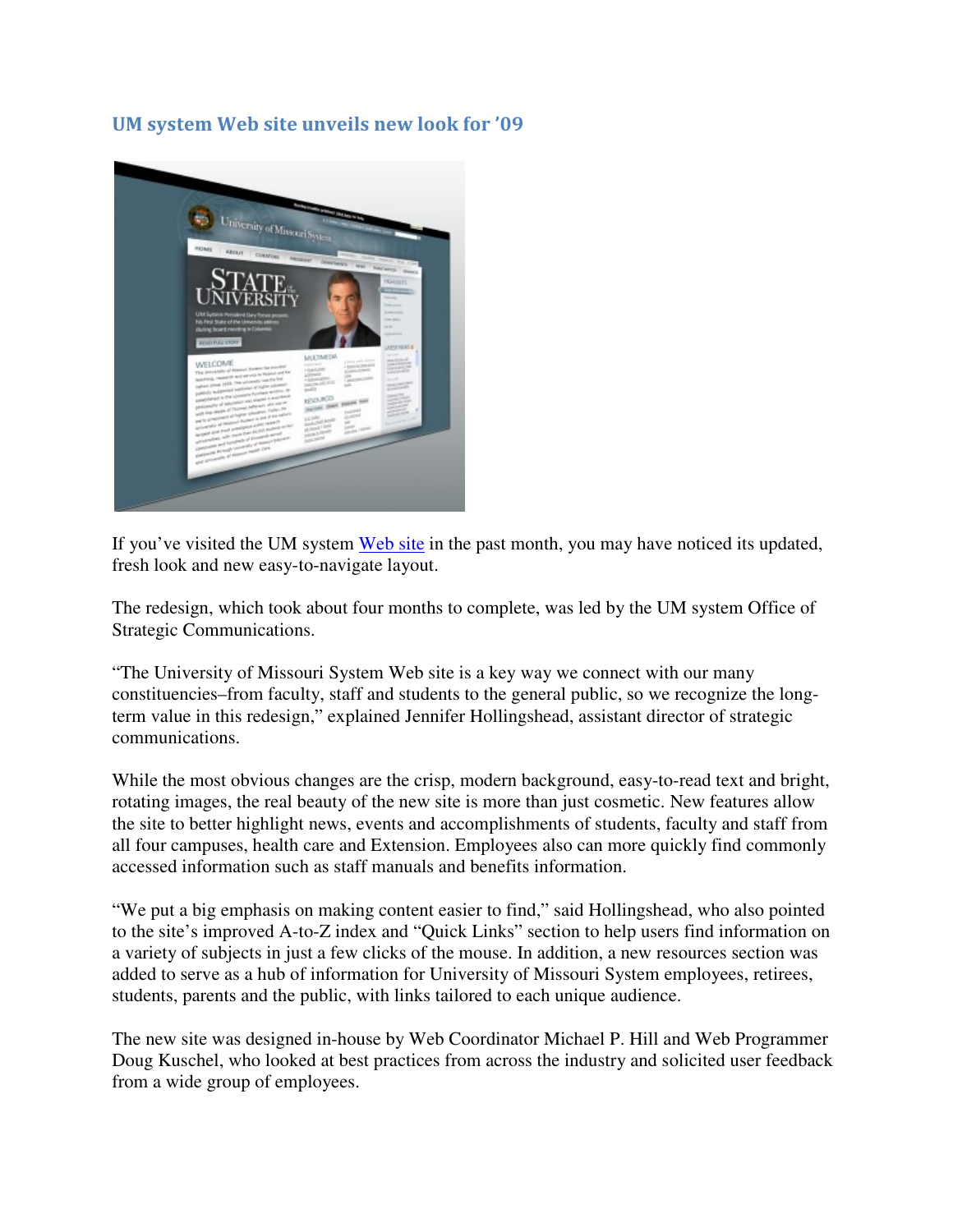They designed the site using Adobe Creative Suite CS3 and CSS, XHTML and JavaScript technologies, including such open source frameworks as JQuery.

To take a self-guided tour of the new site, click here. If you have any questions or concerns regarding the new site, please e-mail updates@umsystem.edu.

To listen to a podcast with Web Coordinator Michael P. Hill, click here.

## Research News



### **MU researchers link Lou Gehrig's Disease in humans to dog disease**

Researchers at MU's College of Veterinary Medicine and the Broad Institute of Harvard and Massachusetts Institute of Technology discovered the genetic mutation responsible for degenerative myelopathy (DM) in dogs is the cause of amyotrophic lateral sclerosis (ALS) or Lou Gehrig's Disease in humans. Researchers will now be able to use dogs with the mutation as animal models to find a cure for ALS in humans. To learn more about the link between DM and ALS, click here.

#### **Researchers at Missouri S&T look for ways to repair bones, tissue**

Professor Len Rahaman and a team of Missouri S&T researchers are working with UMKC faculty to develop bioactive glass implants to treat traumatic bone injuries, such as the kind that affect soldiers or automobile accident victims. To learn more about Missouri S&T's Center for Bone and Tissue Repair and Regeneration and Rahaman's findings, click here.

#### **New book chronicles St. Louis' past**

Susan Brownell, chairperson and professor in the Department of Anthropology and Languages at UMSL, edited The 1904 Anthropology Days and Olympic Games: Sport, Race, and American Imperialism, a collection of essays about the Anthropology Days held at the 1904 World's Fair in St. Louis. To learn more about Brownell's new book, click here.

#### **UMKC doctoral student warns troops about tobacco use**

Kevin Hoffman, a clinical psychology doctoral student at UMKC, studied factors that contribute to the prevalent use of tobacco in the military. Hoffman and his team found one of the most significant contributing factors is the influence of older soldiers on younger soldiers. To learn more about Hoffman's findings, click here.

To listen to a podcast with Hoffman, click here.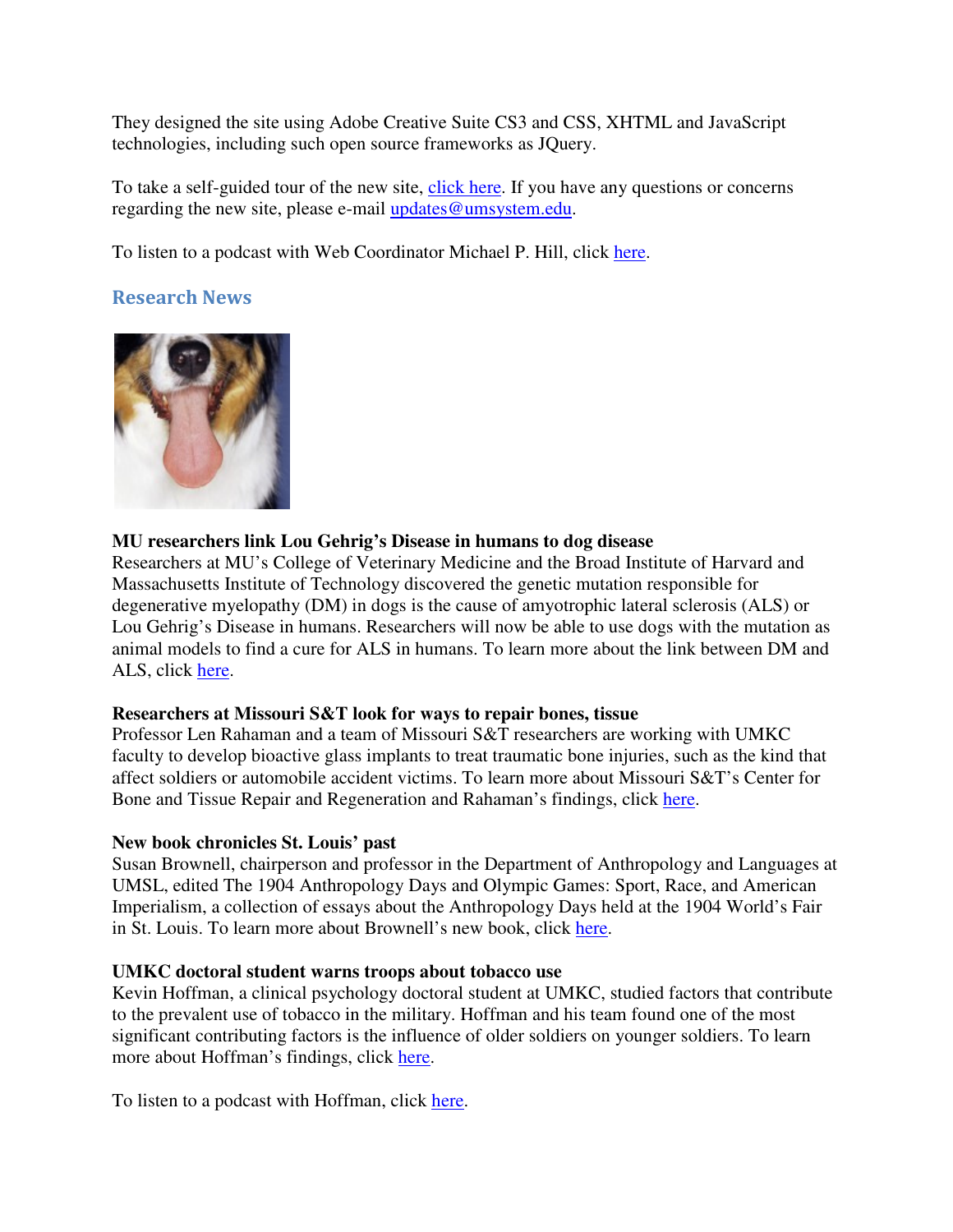## News briefs



## **UMKC recognized for its continued achievements in supplier diversity**

The University of Missouri-Kansas City received the "Corporation of the Year" award from The MidAmerica Minority Business Development Council in recognition of its achievements in minority business development.

"UMKC has consistently demonstrated commitment to minority business development through its minority purchases, technical and managerial assistance. This commitment to equal economic opportunities for minority firms is an endorsement of the principles of the MAMBDC," said the council's spokesperson.

#### **Board opts to retain existing investment consultants**

After considering a switch to another investment advisory firm, the board voted to retain the services of Rocaton Investment Advisors of Norwich, Conn.

The board and UM system President Forsee agreed that a move would not be wise at this time, given the current economic situation. The board voted to extend the relationship with Rocaton for two years and to review performance and options again at that time.

For now, Rocaton will continue to advise the university on matters related to its various investment funds, including the \$2.1 billion retirement fund and the \$937 million endowment fund.

#### **Room and board rate change**

The board of curators approved increases on room and board charges across all four campuses. The increases, based on the most popular plans for each campus, are:

- MU: 5.2 percent
- UMKC: 2 percent
- Missouri S&T: 7.9 percent
- UMSL: 2.4 percent

The increases reflect costs associated with new residence halls, food prices, utilities, salaries and wages.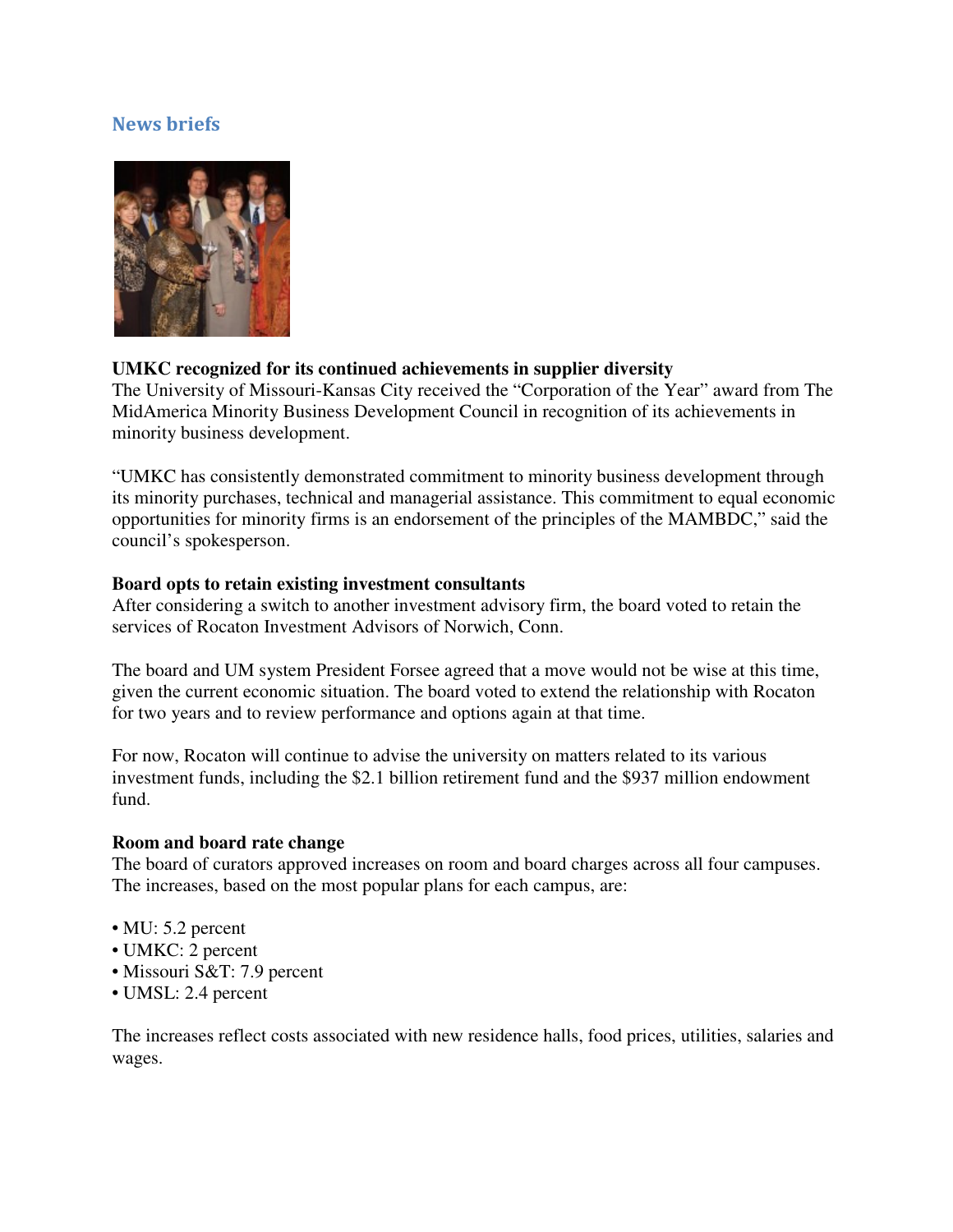#### **Curators' professors named**

The board approved the appointments of three curators' professors at MU.

Professor of biological sciences James Birchler, professor of psychology Lynne Cooper and professor of physics and radiology Kattesh V. Katti were named curators' professors for their exemplary service, research and contributions to MU. As curators' professors, each will receive a \$5,000 annual stipend as long as they hold their respective positions.

All three appointments were effective Jan. 1, 2009.

#### **Research Board awards**

The University of Missouri Research Board, a universitywide panel composed of 21 faculty members, has awarded nearly \$1 million to support 40 research projects across the university's four campuses.

Researchers from the university filed 127 requests for grants totaling more than \$4.7 million. Approximately 31 percent of the requests were approved and 21 percent of the total dollar amount requested was awarded.

The board granted nine engineering requests for a total of \$241,844; seven in humanities and fine arts for a total of \$154,276; 10 in life sciences for a total of \$357,869; six in physical sciences and mathematics for a total of \$93,076; and eight in social and behavioral sciences for a total of \$132,919.

An established network of UM experts in each discipline evaluates requests based on specific criteria and recommendations by peer reviewers. Jim Drallmeier, professor of mechanical engineering at Missouri University of Science and Technology, chairs the board.

#### MU

- Stephen Alexander, biological sciences, \$36,000
- Frank Booth, biomedical sciences, \$28,000
- Praveen Edara, civil/environmental engineering, \$27,000
- Maria Jaramillo, biological sciences, \$32,520
- Keiichi Kuroki, veterinary pathobiology, \$35,502
- Jae Wan Kwon , electrical and computer engineering, \$26,744
- Dorina Mitrea, mathematics, \$6,500
- Moshe Naveh-Benjamin, psychological sciences, \$11,980
- Kenneth Shaw, accountancy, \$13,000
- Doh Shin, political science, \$11,980
- Alexandra Socarides, English, \$13,305
- Eva Szekely, music, \$22,356
- Michael Ugarte, romance languages , \$3,750
- Yongzhong Wei, internal medicine, \$38,000
- Adam Whaley-Connell, internal medicine, \$38,000
- Yuwen Zhang, mechanical and aerospace engineering, \$28,000